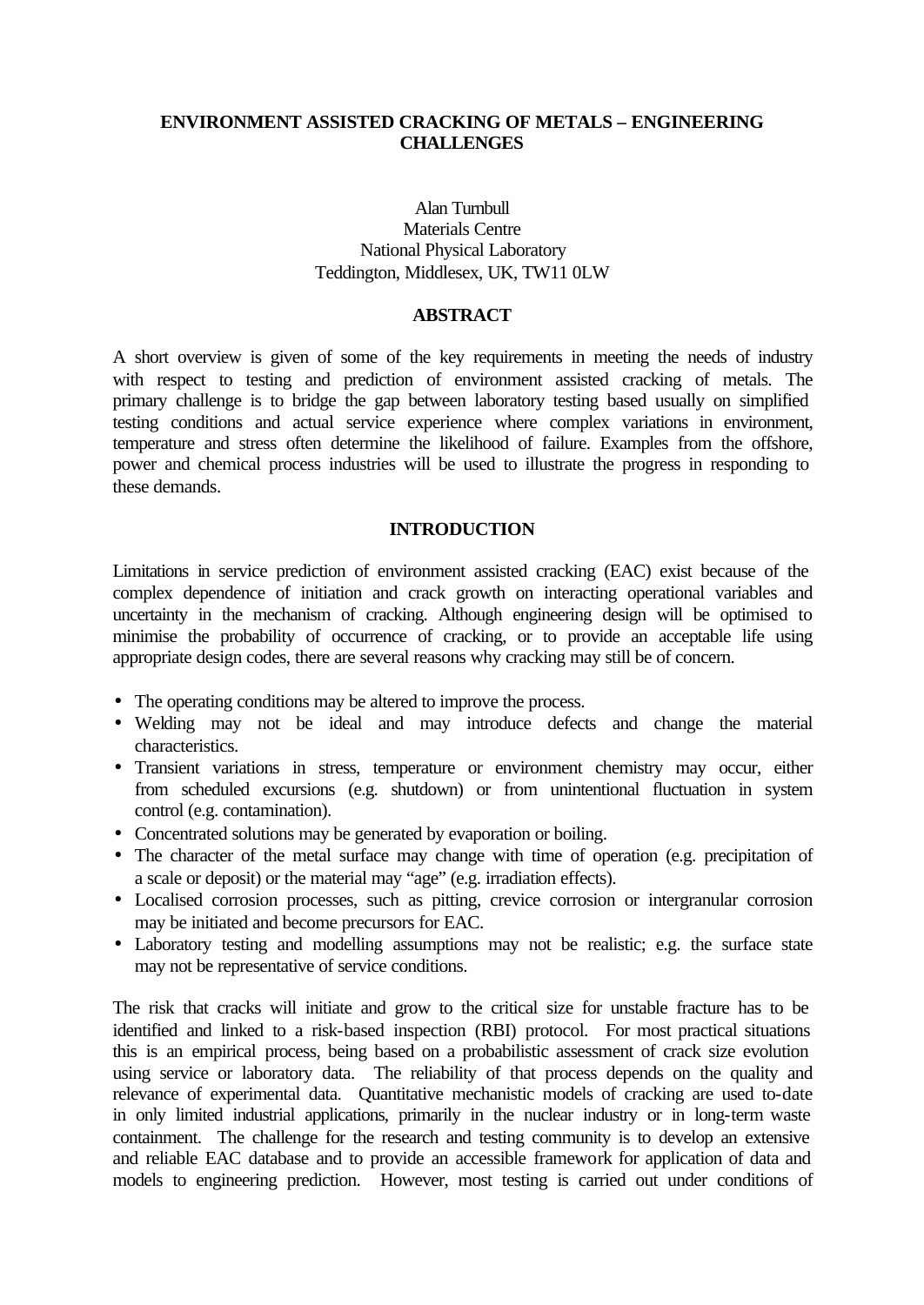constant temperature and environmental conditions and often stress without sufficient allowance for the varying nature of service conditions. Extensive standardisation of laboratory test methods<sup>1</sup> now exists but guidance in dealing with such transient conditions is largely absent, yet is probably the most critical requirement for the engineer. Much of our recent work has focused on this issue and this paper will give examples from work in progress in relation to the offshore, power and chemical processing industries.

## **OFFSHORE PIPELINES**

Offshore pipelines are used to transport oil and gas with the selection of alloy being determined by how sour (level of  $H_2S$ ) the oil or gas is and whether inhibitors are used. In the latter case, carbon-steels would be used but for many applications it is more economical and practical to use corrosion resistant alloys such as duplex stainless steels for sour applications and 13 Cr martensitic steels for sweet (essentially no  $H_2S$ ) environments and thereby avoid the use of inhibitors. The new super 13 Cr martensitic stainless steels, containing about 2 % Mo, are now being considered and used for applications where some  $H_2S$  is present but at a relatively modest level. Indeed, the challenge is to identify those conditions for which its use is acceptable. This underpins the major issue of what testing protocol should be adopted to certify a material as being acceptable for service. Recent documents<sup>2,3</sup> published by the European Federation of Corrosion provide an important framework for a test programme but are not allembracing.

A pipeline sitting on the seabed will experience bending stresses on the external surface due to pipe movement that will transiently induce some dynamic plastic strain. Cathodic protection will generate hydrogen and there is a risk of failure due to hydrogen embrittlement. In addition to the severe stresses, dynamic plastic strain is very important for corrosion resistant alloys as it enhances hydrogen atom ingress by rupturing the passive film, which normally limits hydrogen uptake of corrosion resistant alloys. It also enhances redistribution of absorbed hydrogen through mobile dislocations. On the internal surface of the pipe exposed to the oil or gas the source of stress is primarily residual but essentially static. It is the role of dynamic plastic strain and how best to accommodate it in testing which is still a topic of debate. Slow strain rate testing to failure is often regarded as unrealistic and useful only for comparative purposes. Nevertheless, dynamic plastic strain is important. For that reason, the use of the interrupt technique was evaluated as a means of assessing the performance of duplex stainless steel<sup>4</sup>. The principle involves applying dynamic plastic strain at a controlled slow strain rate but stopping the test at a particular strain or stress. The specimen is then section and examined for cracks. The strain or associated stress at which no cracking is observed can be regarded as the threshold, which then can be used for material selection or design.

An example of the results for a duplex stainless steel cathodically protected in a simulated seawater environment is shown in Figure 1. This material has the added complexity of a ferritic-austenitic structure. Cracks start in the ferrite but will often stop at the ferrite-austenite interface. Hence, the threshold for cracking is best defined as when cracks extend through both phases. The most important feature of these results is the dependency of the threshold on strain rate with the value at the lowest strain rate lying between about 2 % and 4 %. This result lies close to plastic strains that might be experienced in service. A similar type of sensitivity to strain rate has been observed when measuring the  $K_{ISCC}$  of a high strength steel in seawater using fracture mechanics specimens<sup>5</sup>.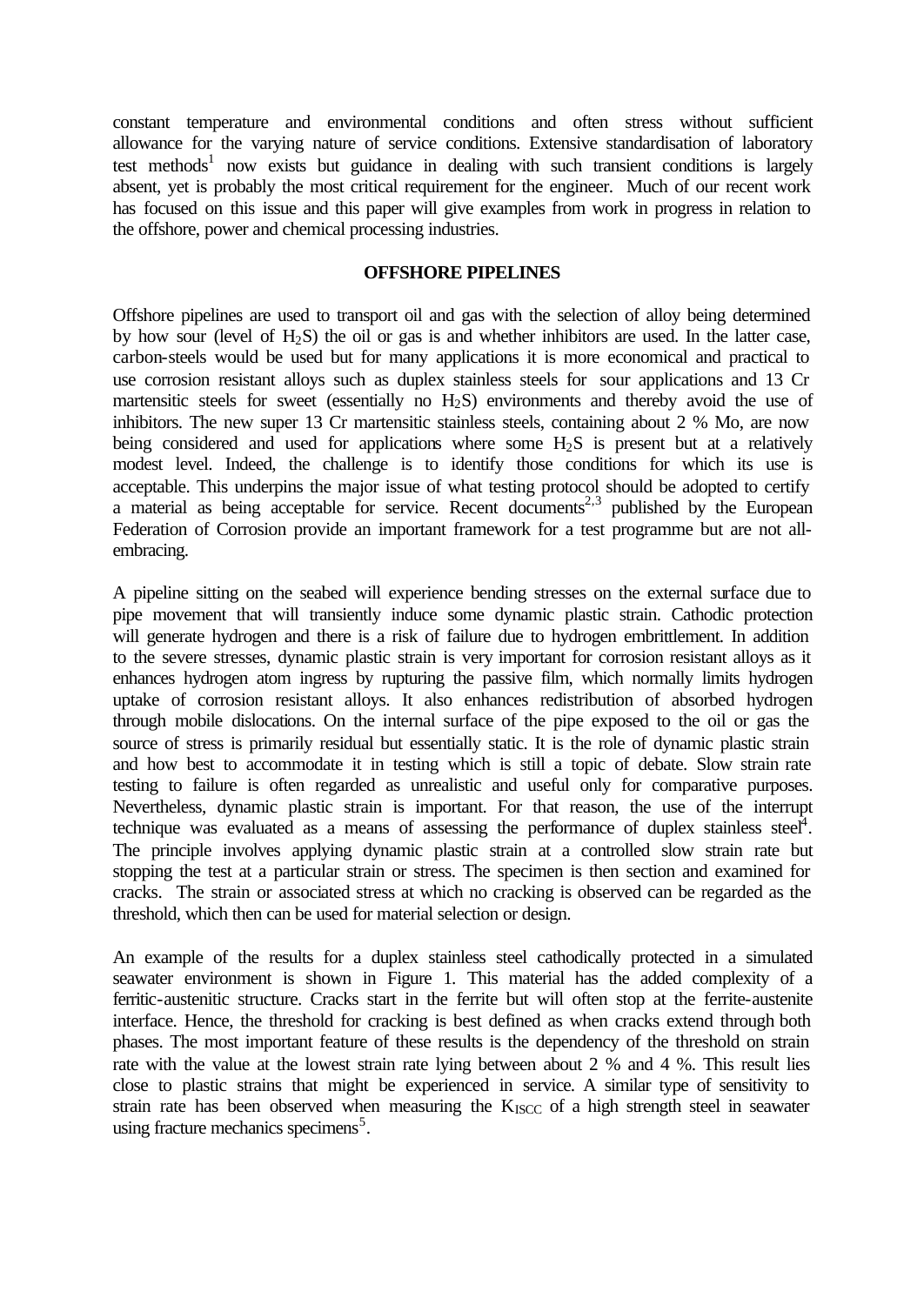

**Figure 1. Application of the interrupted slow strain rate technique to measurement of the threshold strain for 22Cr duplex stainless steel in deaerated 3.5 wt.% NaCl solution**  (pH 8.5) at 20  $^{\circ}$ C, under cathodic polarisation of 30 **m**A cm<sup>-2</sup>.

Further work is ongoing in relation to pipeline testing with the present focus on the performance of the super 13 Cr martensitc stainless steels. A key element of this study will be to test welded specimens under dynamic plastic strain but with the surface of the specimen in the as-welded state.

## **STEAM TURBINES IN POWER GENERATION**

The power industry worldwide has experienced failures over the last 30 years from corrosion fatigue and stress corrosion cracking initiated from pits in steam turbine blades, discs and rotors. The blade material is mainly 12% Cr stainless steel whilst the discs and rotors are typically 3% Ni steels. The most notable failure was that at the Hinckley Point 'A' Power Station in 1969 that involved stress corrosion cracking of the disc<sup>6</sup>. More recently in 1996, at the Aberthaw Power Station, a single pit resulted in failure of a turbine blade and eventually to damage to the power station estimated in excess of  $£10m^7$ . The circumstances leading to these failures are well understood and in the case of Aberthaw were specific to the operational conditions of that plant, since modified. Nevertheless, changes in operating practice of UK coal-fired plant practice are posing new challenges in life prediction of components. For economic reasons, the UK power industry is now operating its 500 MW coal-fired plants on a two-shift cycle in which the turbines are on-load for 16 hours per day and off-load overnight and at weekends. Ideally, more regular start-ups and shut-downs would be desirable in response to power demand, and are being introduced, but there are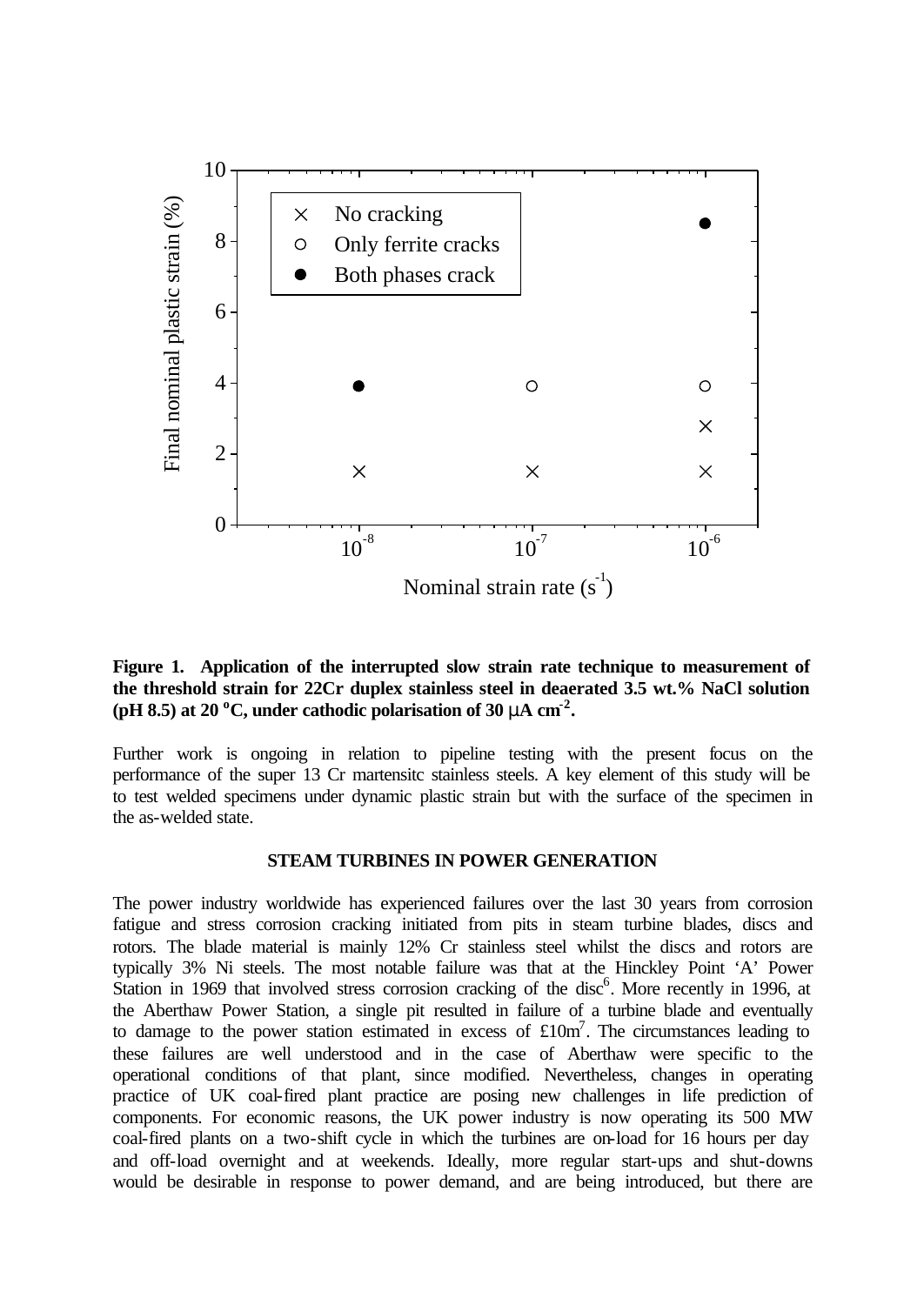limitations to the rate at which the system can be brought to operational temperature. The concern with 'two-shifting' is the impact on cracking of the associated transients in stress, water chemistry and temperature.

On load, the inlet steam temperature of low pressure turbine varies depending on the water treatment. It is about 300  $\degree$ C for phosphate treatment steam reducing to about 50  $\degree$ C at the outlet. The inlet steam is dry but, as the temperature decreases and the pressure changes, droplets can form and condensates containing salts separate out on the discs, blades and rotors. The inlet steam chemistry is tightly controlled with a low initial conductivity of about 0.1-1.0 μS/cm and the oxygen content is less than 5 ppb under steady operating conditions. Off load, gland-sealing steam may be switched off and the water will gradually saturate with oxygen due to ingress of air; the stresses will be insignificant. When the system is restarted, the solution will be initially aerated. The temperature and stress will rise to their operating levels in about 20 minutes. However, it can take 1-2 hours to deaerate. Hence, there will be a complex transient in environment, temperature and stress whose interaction will determine crack growth. In addition, pitting corrosion is most likely to develop under aerated conditions but in service may take several years to get to a significant depth.

Our approach has been to develop electrochemical methods for pre-pitting specimens that control the number and depth of pits enabling focused probe attachment for short crack growth measurement<sup>8</sup>. Test times are very long and this work is still in progress. In addition, pre-cracked fracture mechanics specimens are being used to assess the significance of transient loading representing start-up and shut down. The details of these are described elsewhere<sup>9</sup>. An example of the impact of transient loading equivalent to 4 cycles per day is shown in Table 1. The load cycle involved 1 hour at zero load, 20 minutes rise to maximum load, hold for 4 hours and unload over 20 minutes.

| Table 1 |                           |  | Effect of transient loading on the crack rate growth of        |  |  |  |  |  |  |  |  |  |  |
|---------|---------------------------|--|----------------------------------------------------------------|--|--|--|--|--|--|--|--|--|--|
|         |                           |  | 3 % NiCrMoV disc steel in aerated 1.5 ppm Cl solution at 90 °C |  |  |  |  |  |  |  |  |  |  |
|         | (test duration: 299 days) |  |                                                                |  |  |  |  |  |  |  |  |  |  |

| Loading form | Initial K        | Crack extension | Growth rate           |  |
|--------------|------------------|-----------------|-----------------------|--|
|              | (MPa $m^{1/2}$ ) | (mm)            | (m/s)                 |  |
| Transient    | ) - 40           | 0.81            | $4.0 \times 10^{-11}$ |  |
| Constant     | 4U               | 0.23            | $8.9 \times 10^{-12}$ |  |
| Constant     | 50               |                 | $.0 \times 10^{-11}$  |  |

The growth rates are low, which is a necessary feature for plant management and inspection but the critical aspect is the factor of 4 increase in growth rate due to the transient loading. Further investigation is being undertaken to establish the relative contributions to growth associated with the rise time and hold time, taking into account the limited period of aeration in service, as distinct from the continuous aeration so far employed in testing.

# **CHEMICAL PROCESSING**

The possibility of inducing stress corrosion cracking in stainless steel process plant due to an uncontrolled incursion of chloride ions into the process stream is of major concern to the chemical and petrochemical industry. The most susceptible period is during outages. Although normal chemistry should be restored in a relatively short timescale, certainly within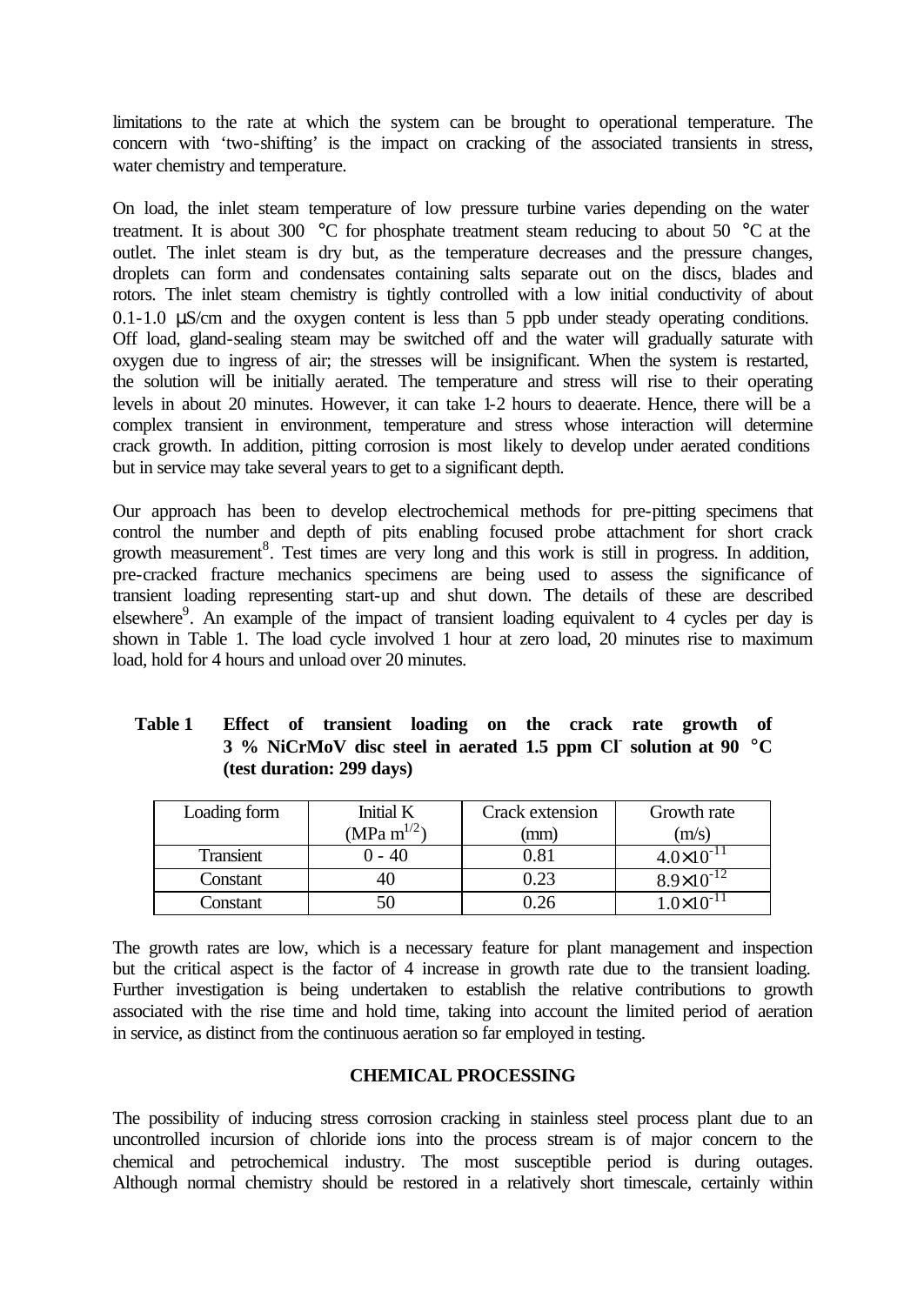a few days, there is considerable uncertainty as to the impact of the incursion on crack initiation and the extent to which cracks would continue to propagate following recovery of normal system chemistry. A system of relevance would be a teraphthalic acid plant for which 316L stainless steel in known to be satisfactory for the nominal environment, concentrated acetic acid (up to 90%) containing 1000-3000 ppm bromide and other chemicals (metal ion catalysts, inhibitors). For more aggressive environments, duplex stainless steels or more highly alloyed materials would be selected. The challenge is to establish the likelihood of cracking of the 316L stainless steel following a temporary system upset, such as a chloride incursion. An investigation of the impact of chloride ions on stress corrosion cracking susceptibility was undertaken using acetic acid (70%-90%) with bromide additions at 90  $^{\circ}$ C as being typical or reasonably representative of process plant conditions.

Testing was carried out under constant load using proof ring, and under dynamic straining using the slow strain rate method. The full details are described elsewhere<sup>10</sup>. The results from the proof ring (gauge length 25 mm) tests illustrate the key features (Table 2).

| Table 2. Summary of results of proof ring testing of 316S11 in acetic acid (HAc) |  |  |  |  |  |  |
|----------------------------------------------------------------------------------|--|--|--|--|--|--|
| solutions at $90 °C$ .                                                           |  |  |  |  |  |  |

| Environment |      |            |       | Time/ | No.            | Deepest | 'Average'                | Adjusted | Adjusted                |
|-------------|------|------------|-------|-------|----------------|---------|--------------------------|----------|-------------------------|
|             |      |            |       | hours | cracks         | crack/  | da/dt                    | crack    | da/dt/                  |
| HAc/        | Br/  | $Na^{+}$ / | CI/   |       | m              | mm      | (from                    | depth/   | $mm s^{-1}$             |
| $\%$        | ppm  | ppm        | ppm   |       | gauge          |         | deepest                  | mm       |                         |
|             |      |            |       |       | length         |         | crack)                   |          |                         |
|             |      |            |       |       |                |         | $\text{mm s}^{-1}$       |          |                         |
| 90          | 1500 | 200        |       | 719   | $\theta$       |         |                          |          |                         |
| 90          | 1500 | 200        | 400   | 648   | $\overline{0}$ |         |                          |          |                         |
| 90          | 1500 | 200        | 1500  | 19    | $**$           | 0.08    | $1.1x10^{-6}$            | 0.08     | $1.2 \times 10^{-6}$    |
| 90          | 1500 | 200        | 1500  | 90    | $**$           | 0.14    | $4.2x10^{-7}$            | 0.17     | $5.4 \times 10^{-7}$    |
| 90          | 1500 | 200        | 1500  | 507   | 87             | 0.25    | $1.4x10^{-7}$            | 0.46     | $2.5 \times 10^{-7}$    |
| 90          | 1500 | 200        | 1500  | 530   | 97             | 0.33    | $1.7x10^{-7}$            | 0.55     | $2.9 \times 10^{-7}$    |
| 90          | 1500 | 200        | 1500* | 650   | 72             | 0.09    | $3.9x\overline{10^{-8}}$ | 0.31     | $1.3 \text{ x} 10^{-7}$ |
| 70          | 1500 | 200        |       | 739   | $\Omega$       |         |                          |          |                         |
| 70          | 1500 | 200        | 1500  | 717   | $\overline{0}$ |         |                          |          |                         |

\* Cyclical chloride incursion; \*\* not measured

In this particular system the corrosion rate is high and this loss has to be accommodated when calculating the crack growth rate  $(d\alpha/dt)$  for long exposures as the position of the surface is moving along with the position of the crack tip. Hence, the use of the term 'adjusted'. No crack growth was observed in the absence of chloride or in 70 % acetic acid, even with a chloride concentration of 1500 ppm. Tests were conducted with the environment constant in time with one exception. To examine the impact of an incursion in chloride concentration, complete refreshment of the initial, chloride-free, solution was made using preheated solution. This was undertaken on a cycle of 5 days, no chloride, then 2 days with chloride, such that there were 4 incursions over the 650 hour test duration. Assuming crack growth occurs only during chloride exposure (about 7 days) the adjusted crack growth rate of Table 5 would be recalculated to give a growth rate in the presence of chloride of  $5.1x10^{-7}$  mm s<sup>-1</sup>. When account is taken of crack size, the growth rate would appear to be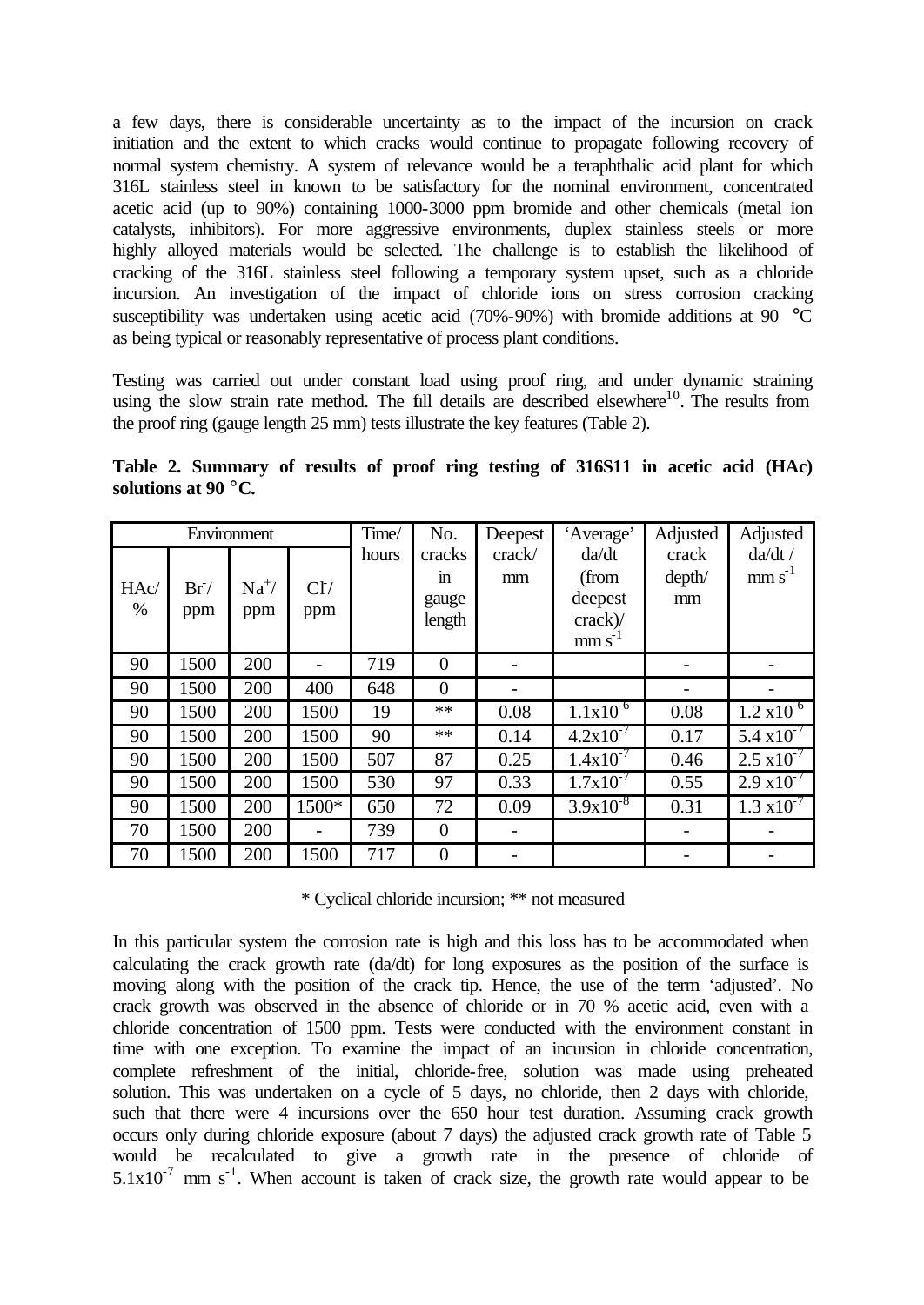somewhat slower than the value associated with continuous exposure to chloride. The observation is reasonably compatible with the view that growth occurs *only* during chloride exposure but some blunting may occur when the normal chemistry is restored.

Taking account of the relatively slow growth rate in chloride solutions for the deeper cracks, about 24  $\mu$ m/day (2.8x10<sup>-7</sup> mm s<sup>-1</sup>), based on the adjusted values, and the short period of exposure to chloride in a service excursion it would be reasonable to infer that crack advance in service would be modest and a short duration incursion could be readily tolerated. This is of particular value to the industry but further refinements in testing would be necessary to account for the greater complexity of specific service environments and the possibility of surface cold-work regions on the materials used in service.

### **CONCLUSIONS**

Whilst standardisation of environment assisted cracking tests is well advanced, with numerous standards in place, there is a lack of guidelines on how best to test and predict cracking under the transient conditions which often lead to failure in service.

Extensive research on this theme is now ongoing at NPL. The illustrative examples in this paper have highlighted the importance of accounting for dynamic straining, transient loading, and excursions in chemistry when evaluating materials for service application.

### **REFERENCES**

1. ISO 7539 Parts 1-8. 'Stress corrosion cracking of metals.' ISO, Geneva, Switzerland.

2. EFC 16, 'Guidelines on materials requirements for carbon and low alloy steels for  $H_2S$ containing environments in oil and gas production', Institute of Materials, 1996.

3. EFC 17, 'Corrosion resistant alloys for oil and gas production: Guidance on general requirements and test methods for H2S service', Institute of Materials, 1996.

4. T.A. Reid and A. Turnbull, 'Hydrogen embrittlement of duplex stainless steel evaluated by the interrupted slow strain rate technique, Eurocorr 99, Dechema, 1999.

5. A. Turnbull, 'Testing and modelling for the prediction of hydrogen embrittlement' in Ageing Studies and Lifetime Extension of Materials, Edited by L.G. Mallinson, Kluwer Academic, New York, 2001 p. 415.

6. D. Kalderon, Steam Turbine Failure at Hinkley Point 'A', Proc Instn Mech Engrs, Vol. 186 31/72, p. 341-377 (1972).

7. Geoff Spink, Innogy, Private Communication, 2000.

8. S. Zhou and A. Turnbull, 'Development of a Pre-pitting Procedure for Turbine Disc Steel', British Corrosion J. Vol. 35, No. 2, p. 120, (2000).